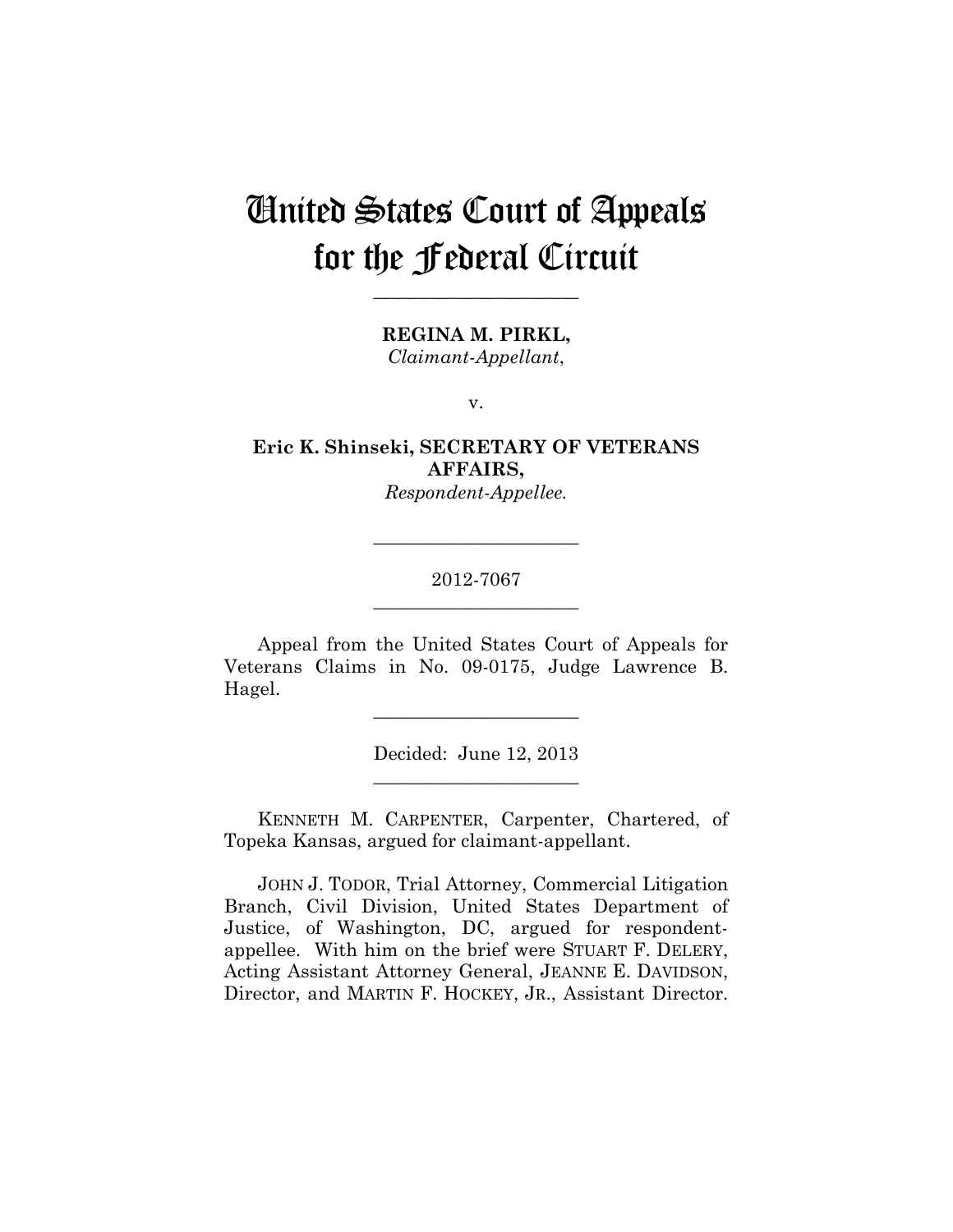Of counsel on the brief was DAVID J. BARRANS, Deputy Assistant General Counsel, United States Department of Veterans Affairs, of Washington, DC.

#### Before DYK, MAYER, and REYNA, *Circuit Judges*.

 $\overline{\phantom{a}}$  , where  $\overline{\phantom{a}}$  , where  $\overline{\phantom{a}}$  , where  $\overline{\phantom{a}}$ 

#### REYNA, *Circuit Judge*.

Regina M. Pirkl appeals from a final decision of the United States Court of Appeals for Veterans Claims ("the Veterans Court") affirming a decision of the Board of Veterans' Appeals ("the Board") that Mrs. Pirkl's late husband was not entitled to a 100% disability rating for the entire period of time between September 30, 1952, and August 30, 1988. Because the Board did not consider the effect of certain regulations governing a reduction of a total disability rating, we vacate and remand.

#### **BACKGROUND**

Mr. Pirkl served on active duty in the U.S. Navy from December 1947 to November 1949. Effective November 1949, the Department of Veterans Affairs ("VA") awarded Mr. Pirkl disability benefits for paranoid schizophrenic reaction, evaluated as 10% disabling. A VA regional office increased his disability rating to 100%, effective September 30, 1952.

On September 3, 1953, the regional office issued a rating decision reducing Mr. Pirkl's disability rating to 70% on the basis of the findings of a newly acquired VA medical examination. The rating decision indicated that this reduction would become effective on November 3, 1953. Mr. Pirkl did not appeal this decision and it became final.

In a December 10, 1956, rating decision, the regional office again reduced Mr. Pirkl's disability rating, this time to 50%, effective February 9, 1957. The regional office based this reduction on the findings of a newly acquired VA medical examination and evidence pertaining to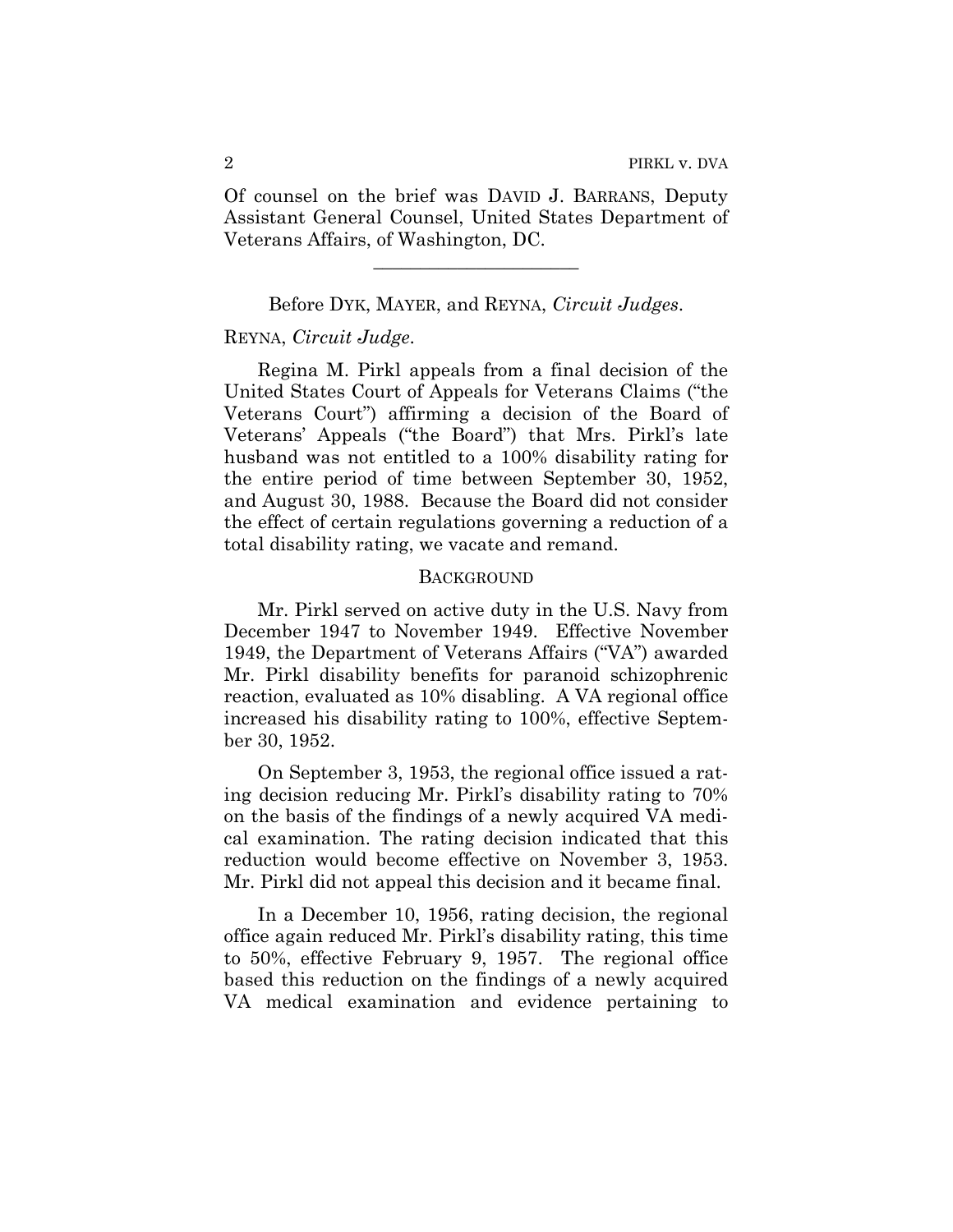$\overline{a}$ 

changes in Mr. Pirkl's employment status. Mr. Pirkl did not appeal this decision and it became final.

In an April 13, 1966, rating decision, the regional office further reduced Mr. Pirkl's disability rating to 30%, effective July 1, 1966, on the basis of a newly acquired VA medical examination and additional evidence pertaining to Mr. Pirkl's employment status. Mr. Pirkl appealed to the Board. In a January 12, 1967, decision, the Board concluded that Mr. Pirkl was not entitled to a disability rating in excess of 30%. Judicial review was unavailable at that time and this Board decision therefore was final. *See* Veterans' Judicial Review Act, Pub. L. No. 100-687, § 402, 102 Stat. 4105, 4122 (1988).

In August 1991, Mr. Pirkl filed a claim to reopen a previously denied claim for an increased disability rating for his service-connected schizophrenic reaction that, after extensive development and litigation, resulted in an award of a 100% disability rating, effective November 30, 1988.

In December 2001, Mr. Pirkl filed with the VA a motion to revise the three final regional office rating decisions based on clear and unmistakable error ("CUE"):1 the September 3, 1953, rating decision that reduced Mr. Pirkl's disability rating from 100% to 70%, effective November 3, 1953; the December 10, 1956, rating decision that further reduced his disability rating to 50%, effective February 9, 1957; and the April 13, 1966, rating decision

<sup>&</sup>lt;sup>1</sup> Clear and unmistakable error generally occurs when the correct facts are not before the Board or when the Board incorrectly applies the relevant statutory or regulatory provisions. Where the result would have been manifestly different but-for such an error in fact or law, a finding of clear and unmistakable error is warranted. *See*  38 CFR § 20.1403.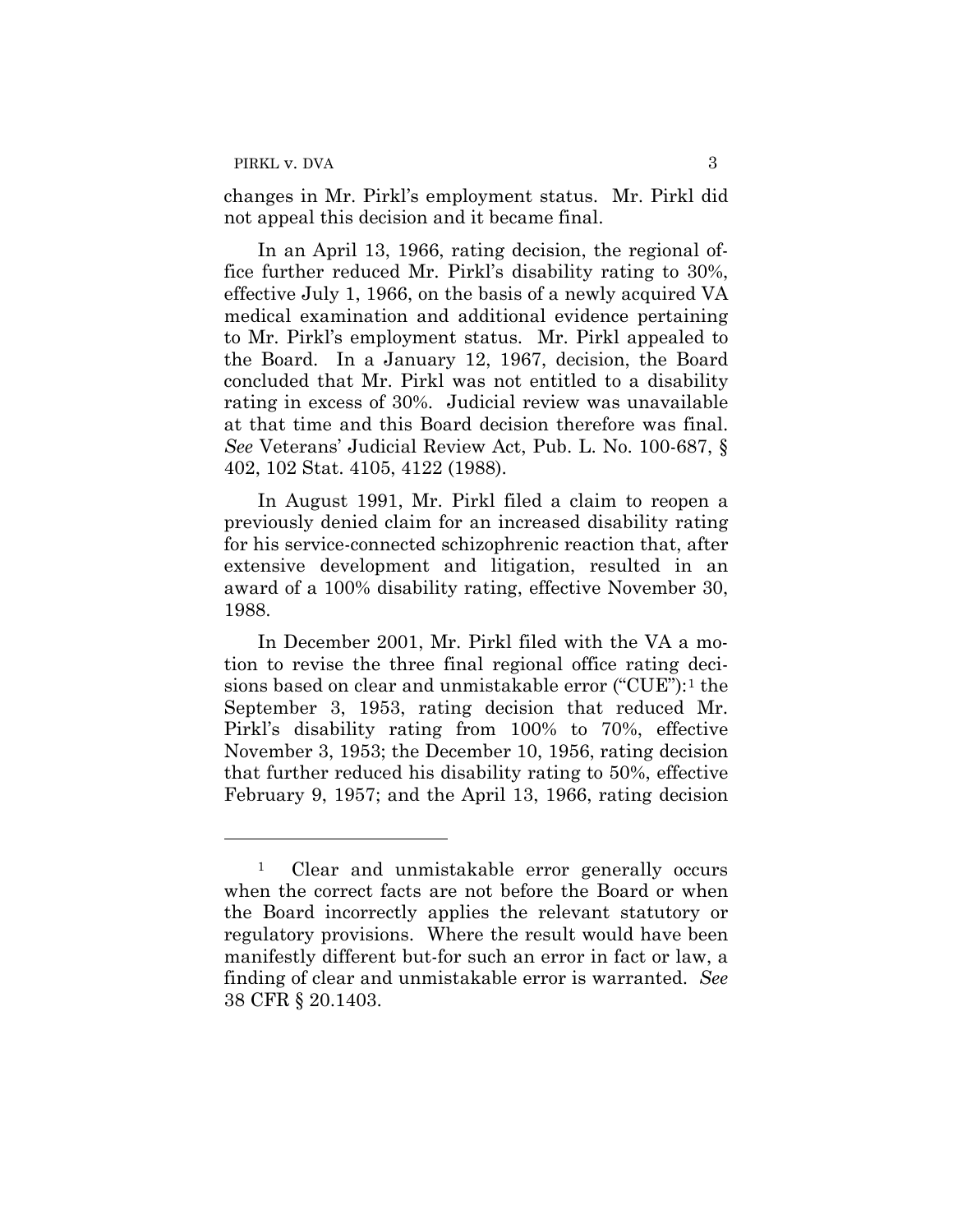which again reduced his disability rating to 30%, effective July 1, 1966.

The request for revision of the April 13, 1966, rating decision was addressed in the first instance by the Board in an August 2002 decision. *See* 38 U.S.C. § 7111(e)–(f) (2011) (providing that a request for revision of a final Board decision on the basis of CUE error "shall be submitted directly to the Board and shall be decided by the Board on the merits, without referral to any adjudicative or hearing official acting on behalf of the Secretary"). As a result, the challenge to the April, 13, 1966, rating decision was treated as a request for revision or reversal of the January 12, 1967, Board decision. The Board concluded that its 1967 decision did not contain CUE and denied Mr. Pirkl's motion. Mr. Pirkl did not appeal this decision and it became final.

Subsequently, in February 2005, the regional office issued a rating decision concluding that neither the September 3, 1953, regional office decision nor the December 10, 1956, regional office decision contained CUE. In October 2005, Mr. Pirkl filed through counsel a Notice of Disagreement with this rating decision, but only referenced his disagreement with that portion of the February 2005 rating decision that determined that the September 3, 1953, rating decision did not contain CUE. In a March 2006 Statement of the Case, the regional office again determined that the September 3, 1953, rating decision did not contain CUE. Mr. Pirkl appealed to the Board, once again asserting that the September 3, 1953, regional office decision contained CUE, but not mentioning the December 10, 1956, rating decision.

In August 2006, the Board issued a decision concluding that the September 3, 1953, regional office decision, which had reduced Mr. Pirkl's disability rating from 100% to 70%, contained CUE. Later that month, the regional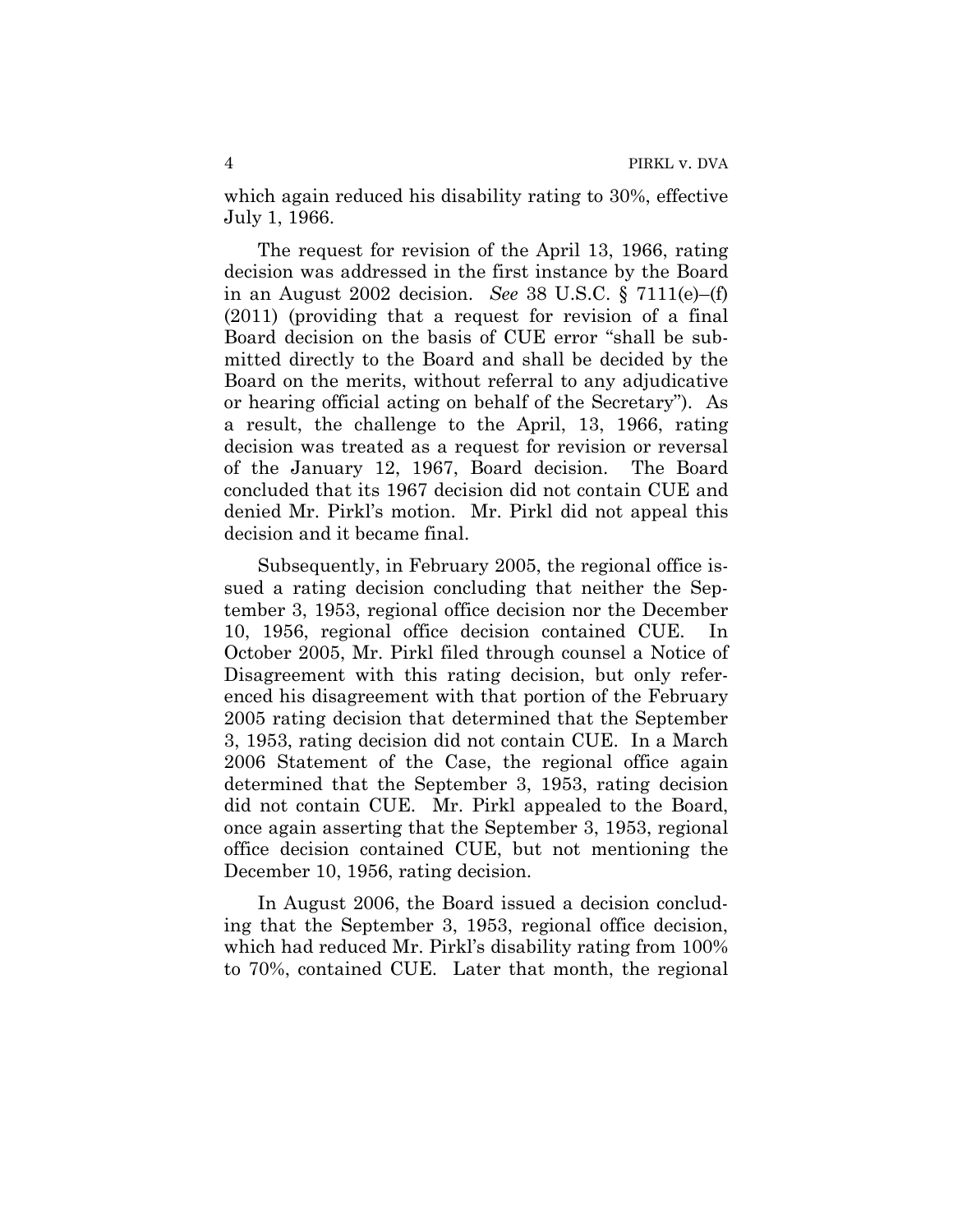PIRKL v. DVA 5

office issued a rating decision intended to implement this Board decision. In relevant part, that decision stated:

[The Board] decision dated August 14, 2006, found that [the] rating decision dated September 3, 1953, had improperly reduced your evaluation from 100[%] to 70[%]. This rating decision puts the [Board] decision into effect. It is noted that the [Board] decision only address[ed] the issue of the evaluation assigned by the September 3, 1953, rating decision, and does not [a]ffect any of the rating decision[s] made subsequent to that date.

J.A. 47 (Rating Decision Aug. 24, 2006). Accordingly, the regional office awarded a 100% disability rating from September 30, 1952, to February 9, 1957, the date on which the December 10, 1956, regional office decision made effective Mr. Pirkl's reduced 50% disability rating.

Mr. Pirkl subsequently filed a Notice of Disagreement with this rating decision, arguing that proper implementation of the August 2006 Board decision would entitle him to a 100% disability rating not just from September 30, 1952, to February 9, 1957, but from September 30, 1952, to November 30, 1988. After further development, Mr. Pirkl appealed to the Board.

In a September 2008 decision, the Board concluded that its August 2006 decision revised only the September 3, 1953, regional office decision on the basis of CUE. It concluded that its finding of CUE in the September 3, 1953, decision did not affect the finality of any subsequent decisions, including the December 10, 1956, regional office decision and the January 12, 1967, Board decision, both of which reduced Mr. Pirkl's disability rating. The Board also determined that the regional office did not err in its implementation of the August 2006 Board decision.

The Board concluded that any challenge to the effective date assigned by the regional office for the restoration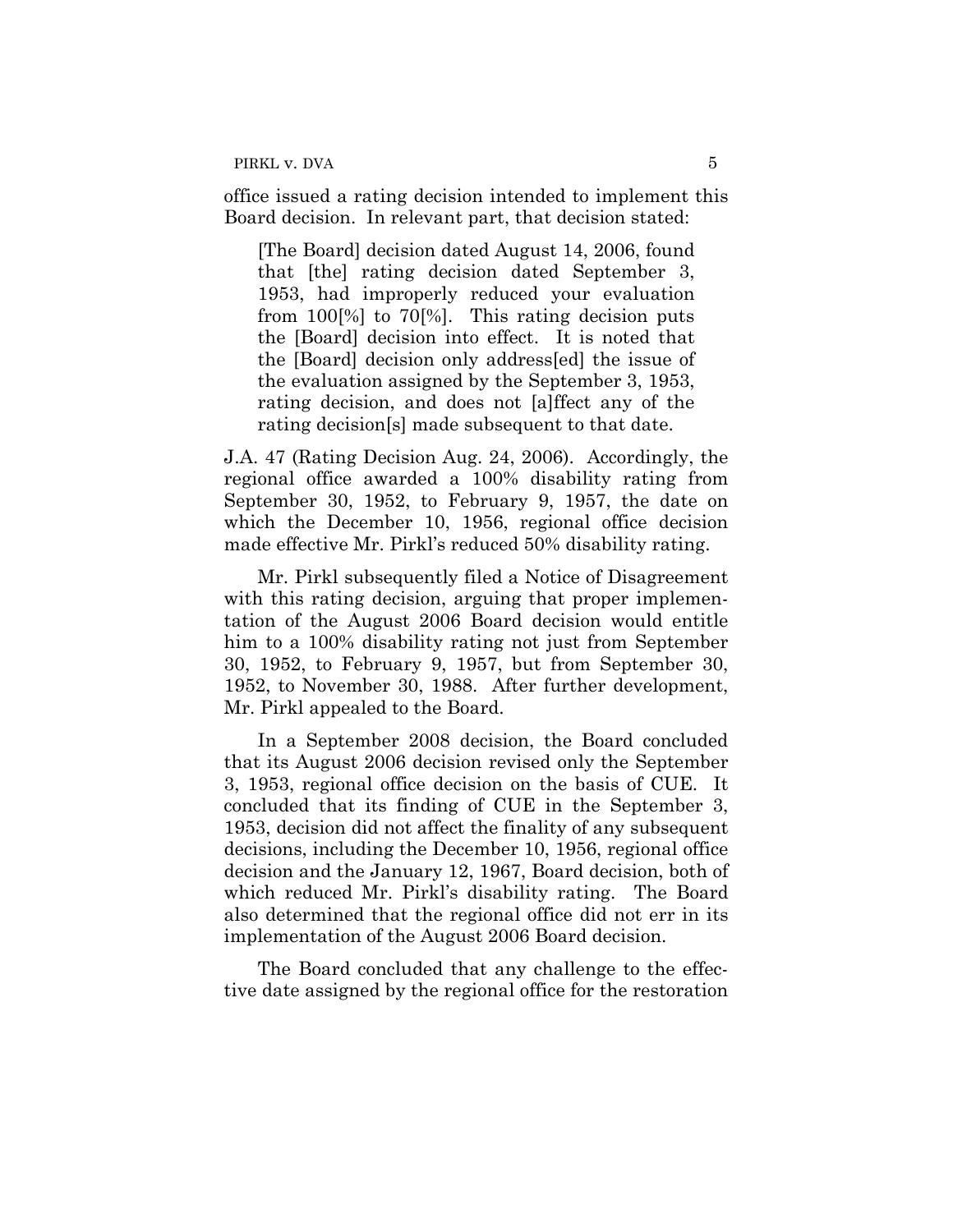of Mr. Pirkl's 100% disability rating that did not involve a request for revision of the December 10, 1956, regional office decision and the January 12, 1967, Board decision amounted to a free-standing claim to change a previously established effective date, which is not contemplated by VA statutes and regulations. J.A. 57 (citing *Rudd v. Nicholson*, 20 Vet. App. 296, 300 (2006)). The Board therefore dismissed the claim asserted by Mr. Pirkl for 100% disability for the entire period of time between September 30, 1952 and August 30, 1988. Mr. Pirkl appealed the Board's dismissal to the Veterans Court, and the Veterans Court affirmed the decision of the Board.

Mrs. Pirkl appeals to our court.<sup>2</sup> We have jurisdiction pursuant to 38 U.S.C. § 7292(a).

## STANDARD OF REVIEW

Upon review of a challenge to a Veteran's Court decision, we may "hold unlawful and set aside any regulation or any interpretation thereof (other than a determination as to a factual matter) that was relied upon in the decision of the Court of Appeals for Veterans Claims" if we find it to be

(A) arbitrary, capricious, an abuse of discretion, or otherwise not in accordance with law;

(B) contrary to constitutional right, power, privilege, or immunity;

(C) in excess of statutory jurisdiction, authority, or limitations, or in violation of a statutory right; or

 $\overline{a}$ 

<sup>2</sup> During the pendency of this dispute, Mr. Pirkl died and the Court of Appeals for Veterans Claims substituted his surviving spouse as the party-in-interest.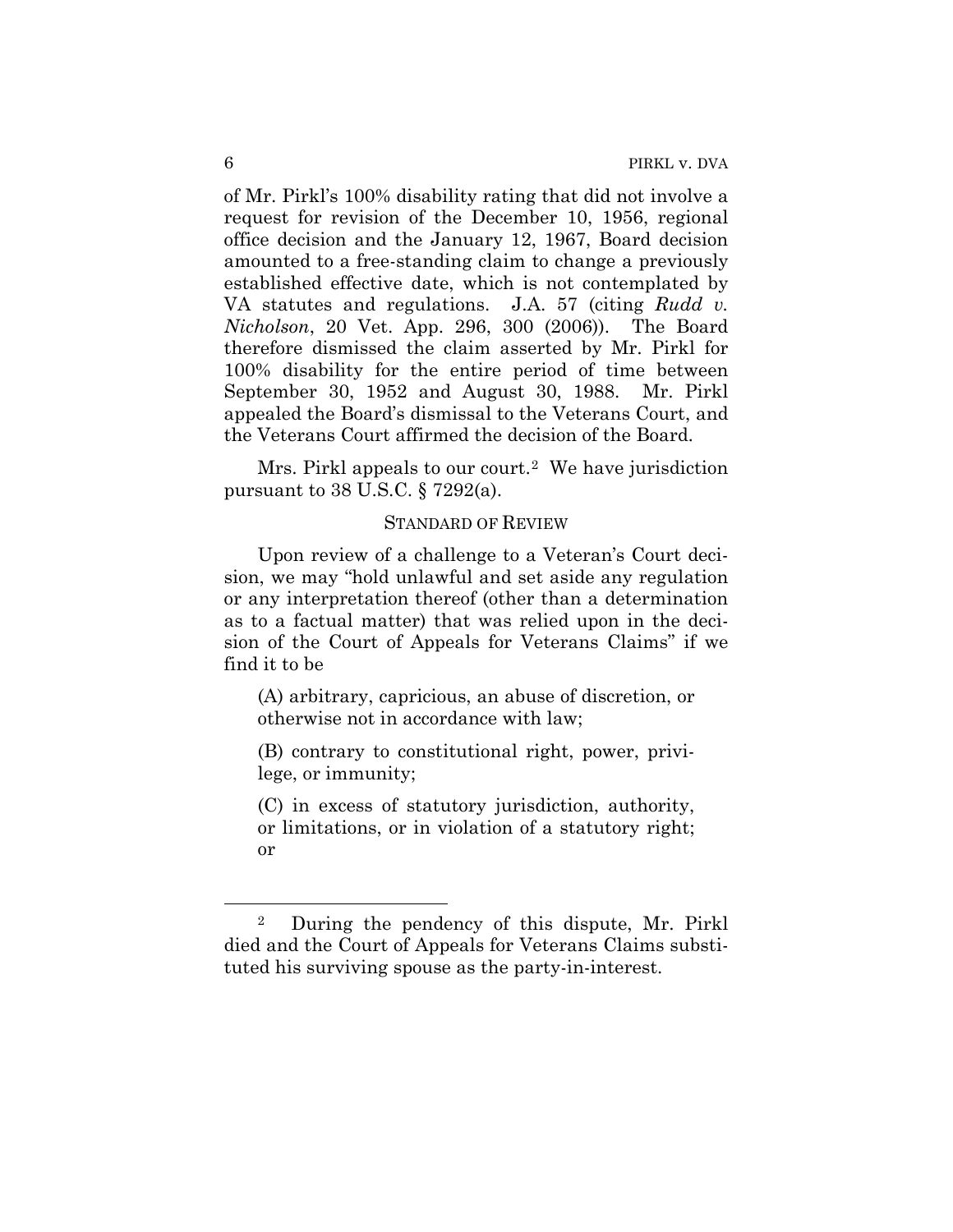(D) without observance of procedure required by law.

## 38 U.S.C.A. § 7292 (d)(1).

Our authority to review decisions of the Veterans Court includes plenary review of that court's statutory interpretations, but does not extend to review of the court's application of law to fact, except to the extent an appeal presents a constitutional issue. *Carpenter v. Nicholson*, 452 F.3d 1379, 1382-83 (Fed. Cir. 2006). If a statutory interpretation of the Veterans Court is not in accordance with law, we may "modify or reverse the decision of the Court of Appeals for Veterans Claims or to remand the matter, as appropriate." 38 U.S.C. § 7292(e)(1).

#### **DISCUSSION**

The Veterans Court affirmed the Board's decision that Mr. Pirkl was not entitled to a 100% disability rating for the entire period of time between September 30, 1952, and August 30, 1988. *Pirkl v. Shinseki*, No. 09–0175, 2011 WL 5429156 (Vet. App. Nov. 10, 2011). In reaching this determination, the Veterans Court found that "neither the December 10, 1956, regional office decision nor the Board decision of January 12, 1967, was premised on the clearly and unmistakably erroneous September 3, 1953, regional office decision." *Id.* at \*4. "[A]s described in those decisions," the Veterans Court said, "the justification for the rating reductions they effectuated was in each instance newly acquired VA medical examinations and evidence of changes in Mr. Pirkl's employment status." *Id.* The Veterans Court thus concluded that the finding of CUE in the September 1953 regional office decision did not affect the subsequent reductions effected by the 1956 and 1967 decisions, which the court found to be independent of the 1953 decision. *Id.* at \*6 ("A restoration of a 100% disability rating for this entire period was not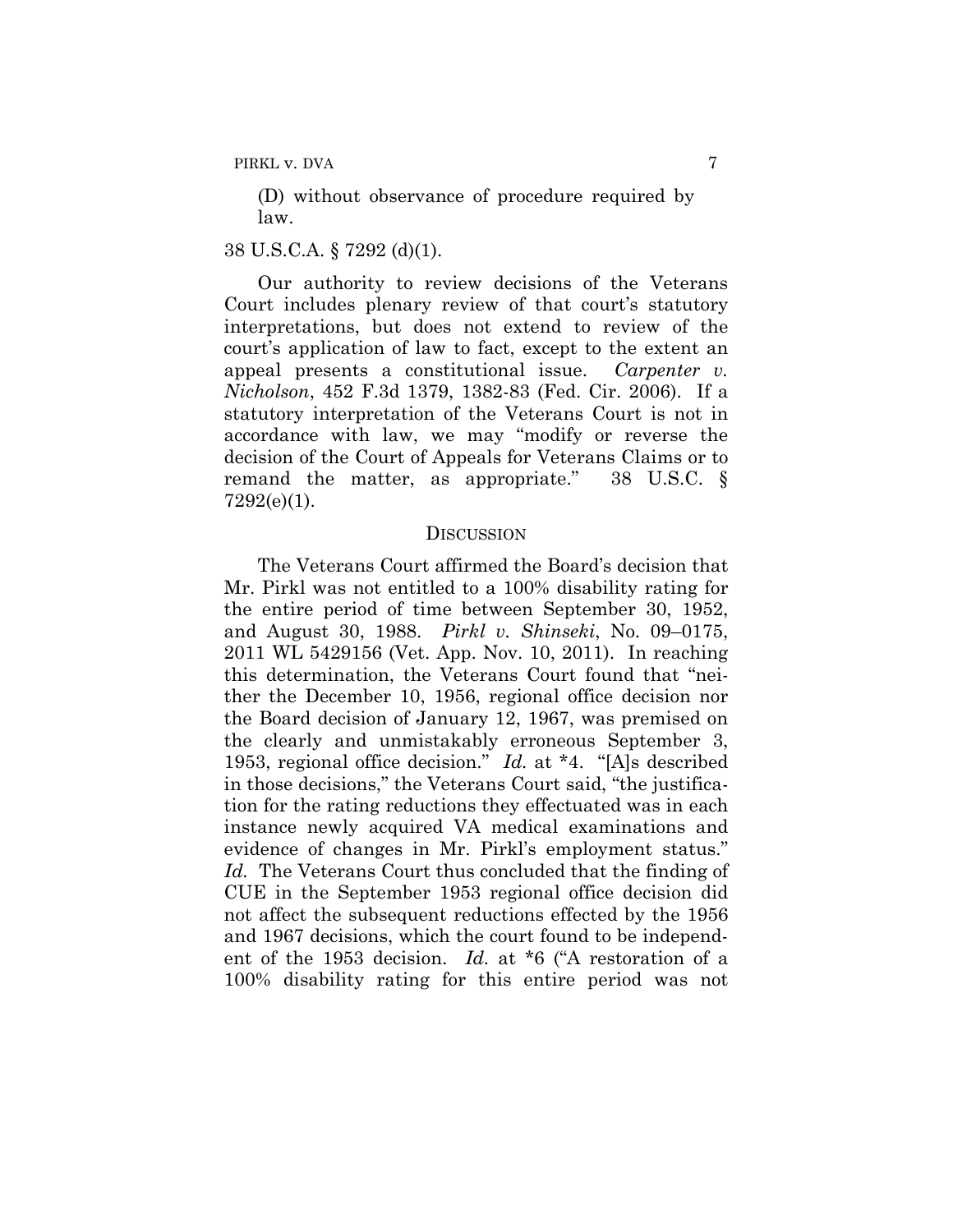possible due to the December 10, 1956, regional office decision and the January 12, 1967, Board decision . . . .").

The Veterans Court also affirmed the Board's conclusion that Mrs. Pirkl's claim was procedurally improper. *Id.* at \*6–7. Because Mrs. Pirkl had argued only that the 1953 regional office decision contained CUE, the Board found that the 1956 and 1967 decisions were not properly before it. The Veterans Court agreed with the Board, and treated Mrs. Pirkl's argument as a "free-standing claim," which the court determined "is not contemplated by VA statutes and regulations." *Id.*

On appeal, Mrs. Pirkl makes two alternative arguments. First, Mrs. Pirkl argues that the Veterans Court relied upon a misinterpretation of 38 U.S.C. § 5109A(b), which requires that a decision finding CUE in a prior decision "has the same effect as if the decision had been made on the date of the prior decision." 38 U.S.C. § 5109A(b). Under Mrs. Pirkl's interpretation of the statute, "once CUE in the 1953 RO decision was found, the VA should have re-instated Mr. Pirkl's 100% rating from 1953 forward, without interruption." Appellant Br. 6.

Second, Mrs. Pirkl argues that in 1956, a reduction in a total disability rating was governed by 38 C.F.R. § 3.170 (1949). This regulation, in relevant part, provided that:

Total disability ratings . . . will not be reduced, in the absence of clear error, without physical examination showing **material improvement in physical condition**. Examination reports showing material improvement must be evaluated in conjunction with all the facts of record . . . .

38 C.F.R. § 3.170 (1949) (emphasis provided).3

 $\overline{a}$ 

<sup>3</sup> The regulation was amended in 1956. *See* 38 C.F.R. § 3.170 (1956). The relevant provision was again amended in 1966, and recodified as 38 C.F.R. § 3.343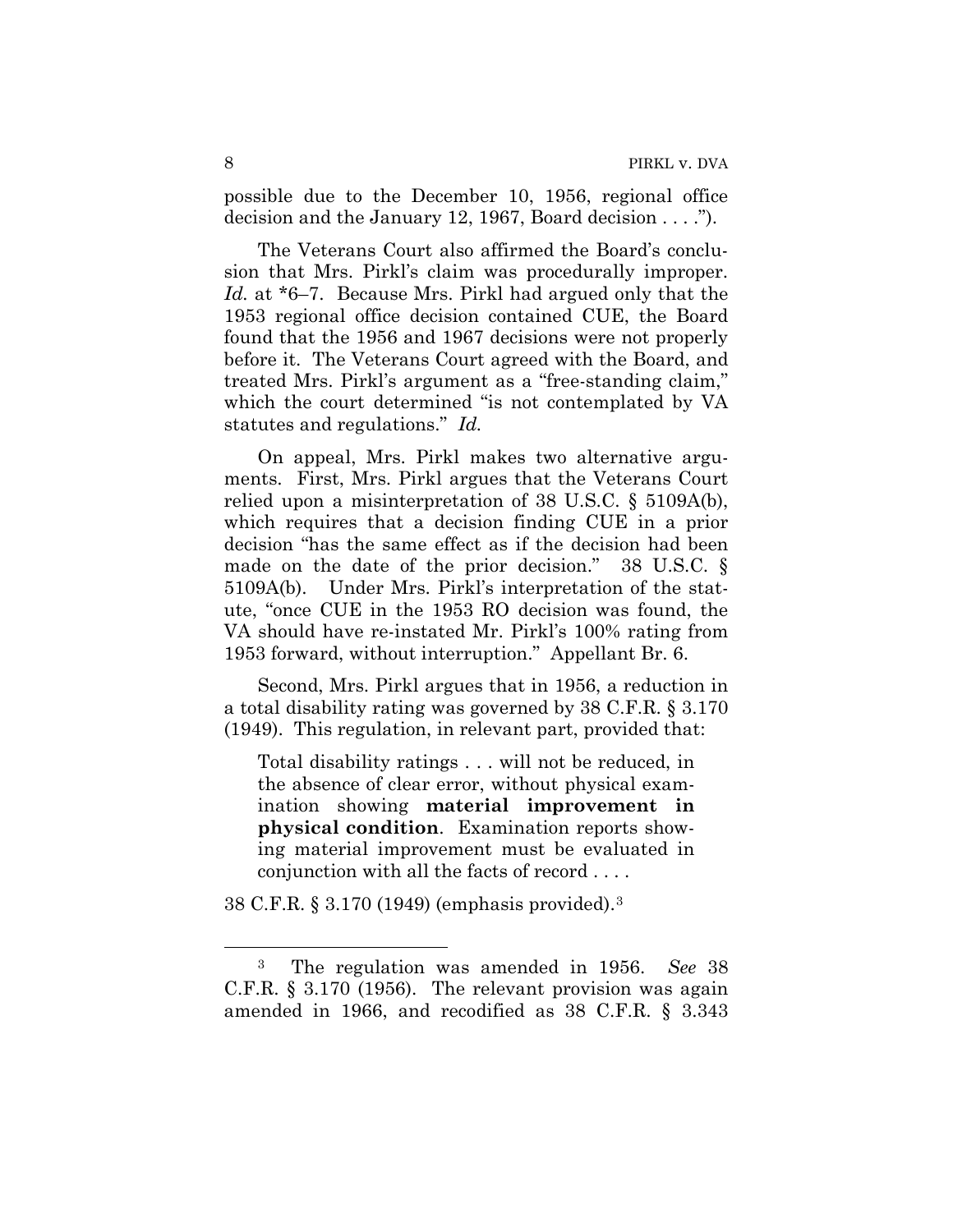$\overline{a}$ 

Specifically, Mrs. Pirkl argues that, once CUE was found in the 1953 decision and Mr. Pirkl's 100% total disability rating was reinstated as of the date of the 1953 decision, § 3.170 became applicable to any subsequent reduction to Mr. Pirkl's disability rating. Hence, any reduction to Mr. Pirkl's disability rating was subject to the "material improvement" requirement of § 3.170. Appellant Br. 9. Mrs. Pirkl contends that because his 100% disability rating was reduced without first meeting the material improvement requirement under § 3.170, the 1956 and 1966 reductions "became null and void because of their connection to the legally improper 1953 reduction." *Id.*

The Government argues that a finding of CUE affects only the decision at issue in the CUE claim, here, the 1953 decision. According to the Government, "[t]he statute thus provides no authority for abrogating the finality of later decisions if those later decisions are not shown to contain CUE." Appellee Br. 13 (emphasis added). In the Government's view, the 1956 RO decision and 1967 Board decision (which subsumed the 1966 RO decision) are independent final decisions under the statute, and cannot be reversed or revised unless CUE is shown to exist independently in those decisions. The Government argues that Mrs. Pirkl "cannot rely upon a finding of CUE to [sic] in the 1953 RO decision alone to abrogate the finality of those later decisions, without showing that the later decisions contained CUE affecting the outcome of those decisions." *Id.* at 14.

The Government argues that Mrs. Pirkl's appeal attempts improperly to raise a freestanding claim to change a previously established effective date by means other

<sup>(1966).</sup> The provision is codified presently as 38 C.F.R. § 3.343(a) (2012).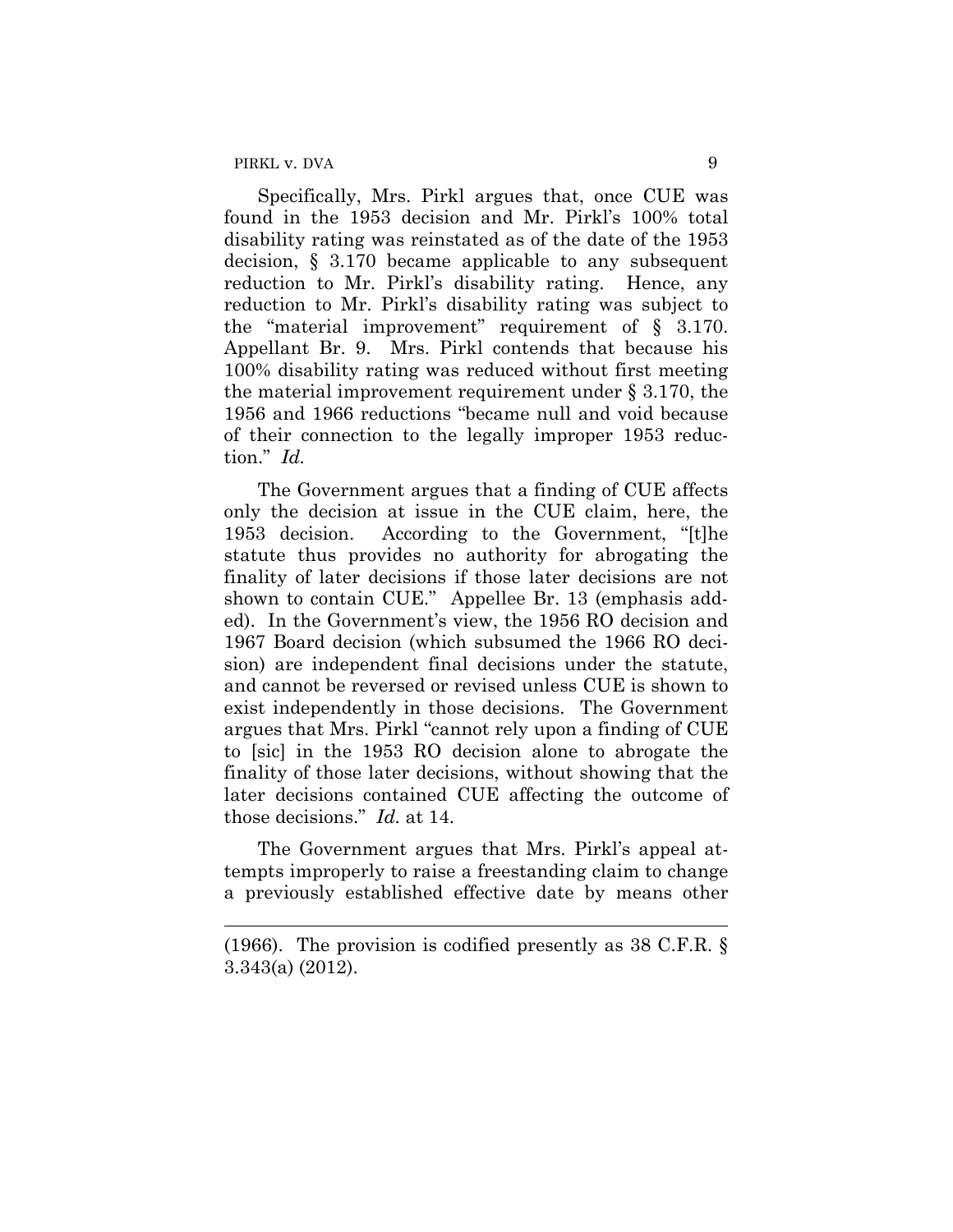than a claim of CUE or new and material evidence. *Id.* at 21.

Under the statute, a finding of CUE in a prior decision must be implemented as if it had been made on the date of the prior decision. This necessarily implies retroactive effect. Here, the statute provides that "a rating or other adjudicative decision that constitutes a reversal or revision of a prior decision on the grounds of CUE has the same effect as if the decision had been made on the date of the prior decision." 38 U.S.C. § 5109A(b).

Thus, while the Government is correct that the finding of CUE in the 1953 decision does not necessarily render null and void a subsequent, independent rating decision, the finding of CUE can change the legal and factual background against which a subsequent rating decision is made, which is what happened in this case.

It is clear that the Board's finding of CUE in the 1953 decision changed the factual and legal background against which subsequent reductions were made, and that the Board failed to consider the effect of this change in implementing its finding of CUE. *See* 38 U.S.C. § 5109A(b) ("[A] rating or other adjudicative decision that constitutes a reversal or revision of a prior decision on the grounds of CUE *has the same effect as if the decision had been made* on the date of the prior decision." (emphasis added)).

When the Board determined that the September 1953 decision contained CUE, Mr. Pirkl's disability rating was reset to 100% as of the date of the 1953 decision. This means that the subsequent reduction of Mr. Pirkl's disability rating in 1956 became an effective reduction from a 100% total disability rating, not from a 70% disability rating.

We accept, as we must, the Veterans Court's factual determination that the subsequent reductions in 1956 and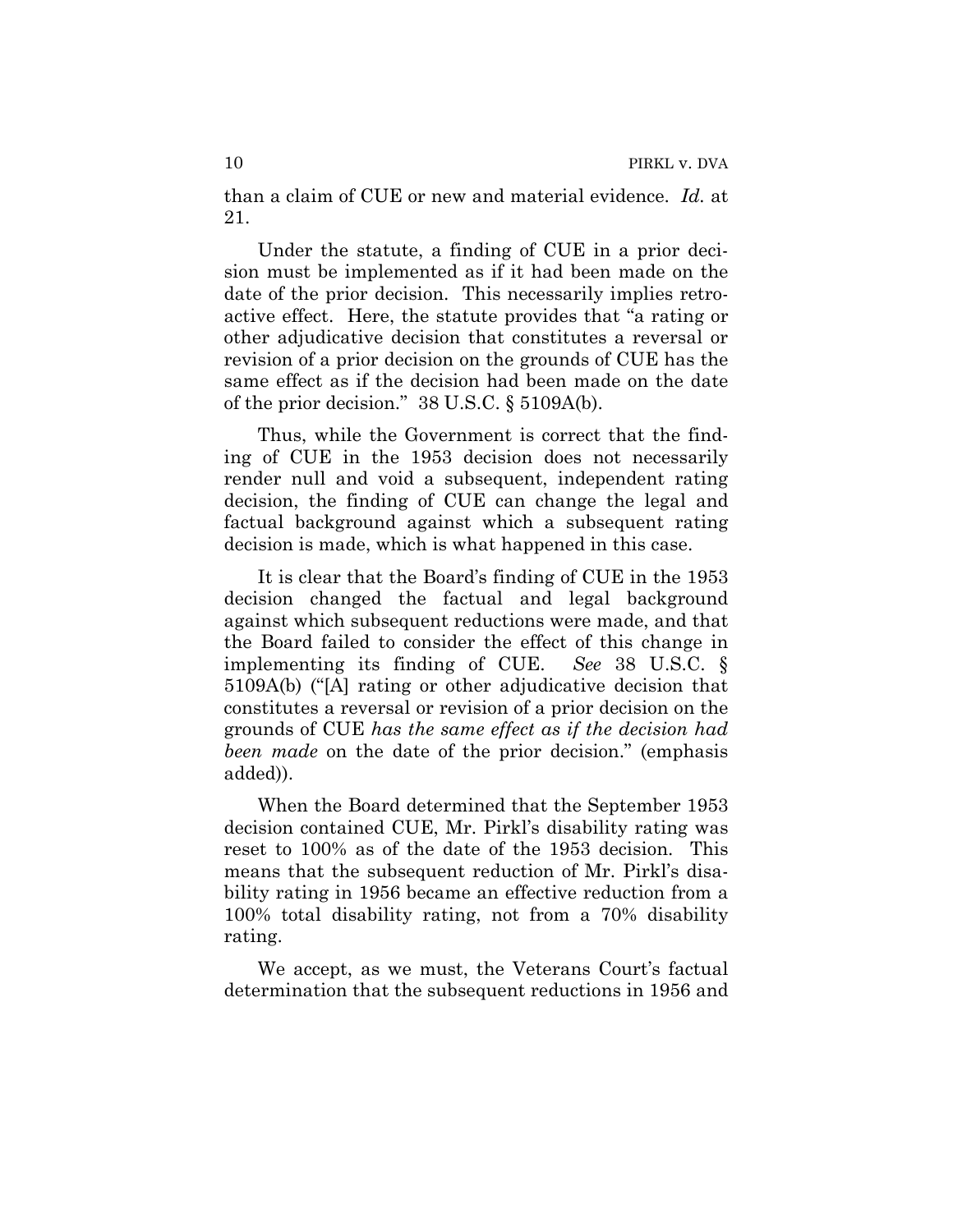1966 of Mr. Pirkl's disability rating stand as independent decisions. *See Pirkl*, 2011 WL 5429156, at \*4.We thus reject Mrs. Pirkl's argument that the Board's finding of CUE in the 1953 decision initiated a "chain reaction" that necessarily rendered those later decisions "null and void."

Nevertheless, while the 1956 and 1966 decisions stand as independent evaluations, the finding of CUE in the 1953 decision effected a change in the legal context applicable to those later decisions. Here, the Board failed to consider the effect of the applicability of 38 C.F.R. § 3.170 (1949) or its successor regulations in the 1956 and 1966 decisions. For example, we find no support in the record that establishes the 1956 rating decision took into account the "material improvement" standard contained in § 3.170. The CUE finding with respect to the 1953 decision thus requires the Board to revisit these later findings and determine the extent to which the CUE finding changes the legal or factual basis of the later evaluations. *See* 38 U.S.C. § 5109A(b).

We acknowledge the importance of the rule of finality. Yet we have made clear that a CUE challenge is one of two statutory exceptions to the finality rule. *Cook v. Principi*, 318 F.3d 1334, 1339 (Fed. Cir. 2002) ("Congress knew how to create exceptions to the finality of VA decisions, and it explicitly did so in two circumstances. It enacted the statutes codifying CUE challenges (sections 5109A and 7111) and the statute allowing claims based on new and material evidence (section 5108)."). Under 38 U.S.C. § 5109A(b), a finding of CUE may, under some circumstances, require a later decision to be revisited. *See* 38 U.S.C. § 5109A(b) ("[A] rating or other adjudicative decision that constitutes a reversal or revision of a prior decision on the grounds of CUE has the same effect as if the decision had been made on the date of the prior decision."). As the Government admits, "[i]n some circumstances, a finding of CUE in a prior decision may necessarily establish that subsequent decisions on the